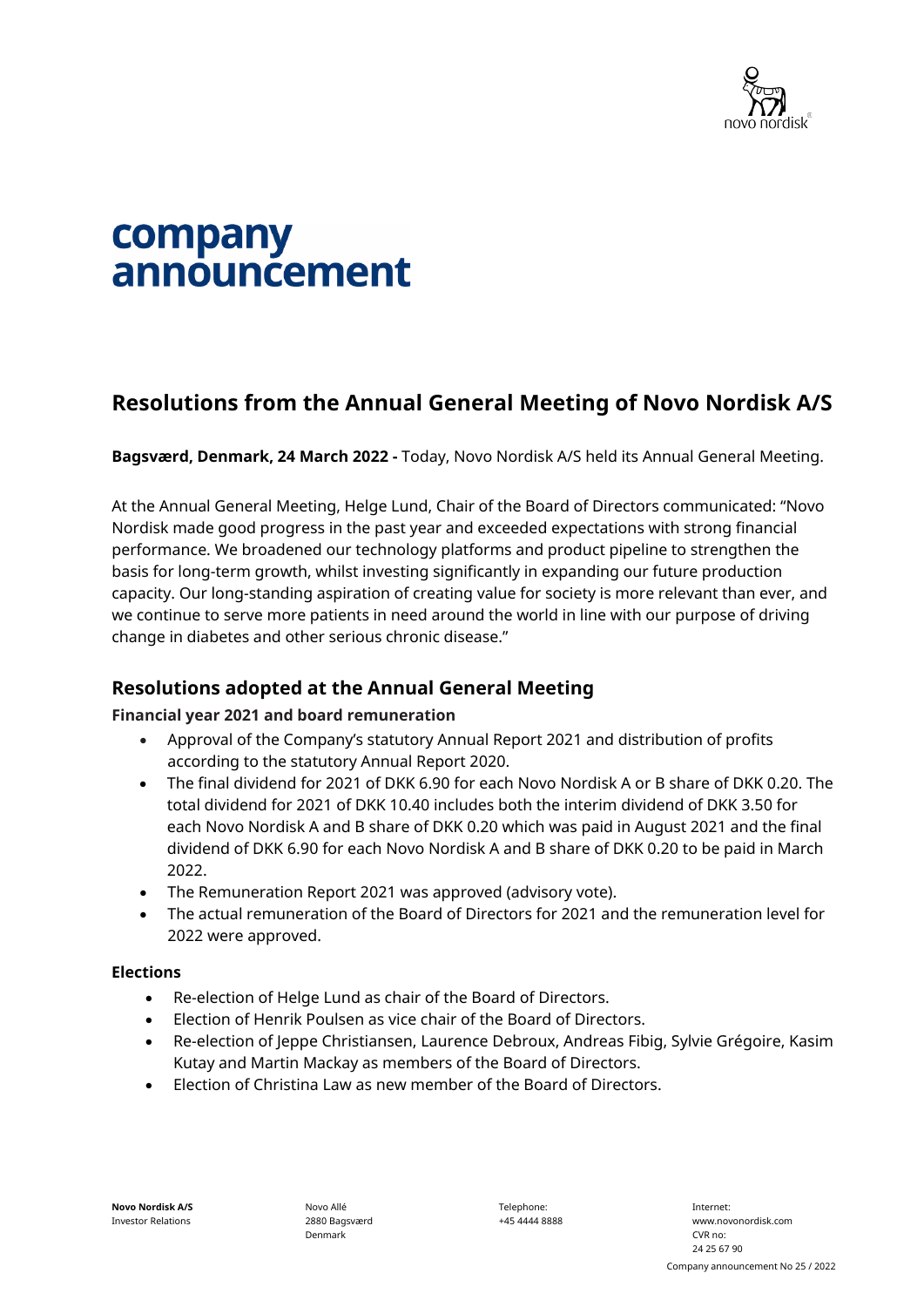• Re-appointment of Deloitte Statsautoriseret Revisionspartnerselskab as the Company's auditor.

#### **Shares and capital**

- Reduction of the Company's B share capital by cancellation of part of the Company's own holding of B shares. The Company's B share capital is reduced by DKK 6,000,000 from DKK 354,512,800 to DKK 348,512,800. The Company's A share capital of DKK 107,487,200 remains unchanged, whereby the Company's share capital will amount to DKK 456,000,000.
- Authorisation to the Board of Directors until the Annual General Meeting 2023 to allow the Company to repurchase own shares of up to 10% of the share capital subject to a holding limit of 10% of the share capital.
- Extension of the authorisation to the Board of Directors to increase the Company's share capital for a period of one year until 24 March 2024 up to nominally DKK 45,600,000.

#### **Other**

- Amendments to the Remuneration Policy regarding payment of contribution to social security taxes imposed by foreign authorities outside the EU and regarding severance payment.
- Amendment to the Articles of Association regarding removal of age limit on candidates standing for election to the Board of Directors.

The meeting was held as a partially electronic meeting enabling shareholders to participate either in person or virtually. The shareholders had been encouraged to exercise their rights by submitting proxies or votes by correspondence in advance of the Annual General Meeting.

## **Composition of the Board of Directors and its committees**

In February 2022, Novo Nordisk employees in Denmark elected four board members, Elisabeth Dahl Christensen, Liselotte Hyveled, Mette Bøjer Jensen and Thomas Rantzau for a period of four years following the Annual General Meeting 2022.

After the Annual General Meeting, the Board of Directors held a board meeting to appoint members of its committees.

The Board of Directors, including its committees, is now composed as follows:

- Helge Lund (chair of the Board and chair of the Nomination Committee)
- Henrik Poulsen (vice chair of the Board, member of the Audit Committee and the Remuneration Committee)
- Elisabeth Dahl Christensen (employee representative and member of the Remuneration Committee)
- Jeppe Christiansen (chair of the Remuneration Committee)

Novo Allé 2880 Bagsværd Denmark

Telephone: +45 4444 8888